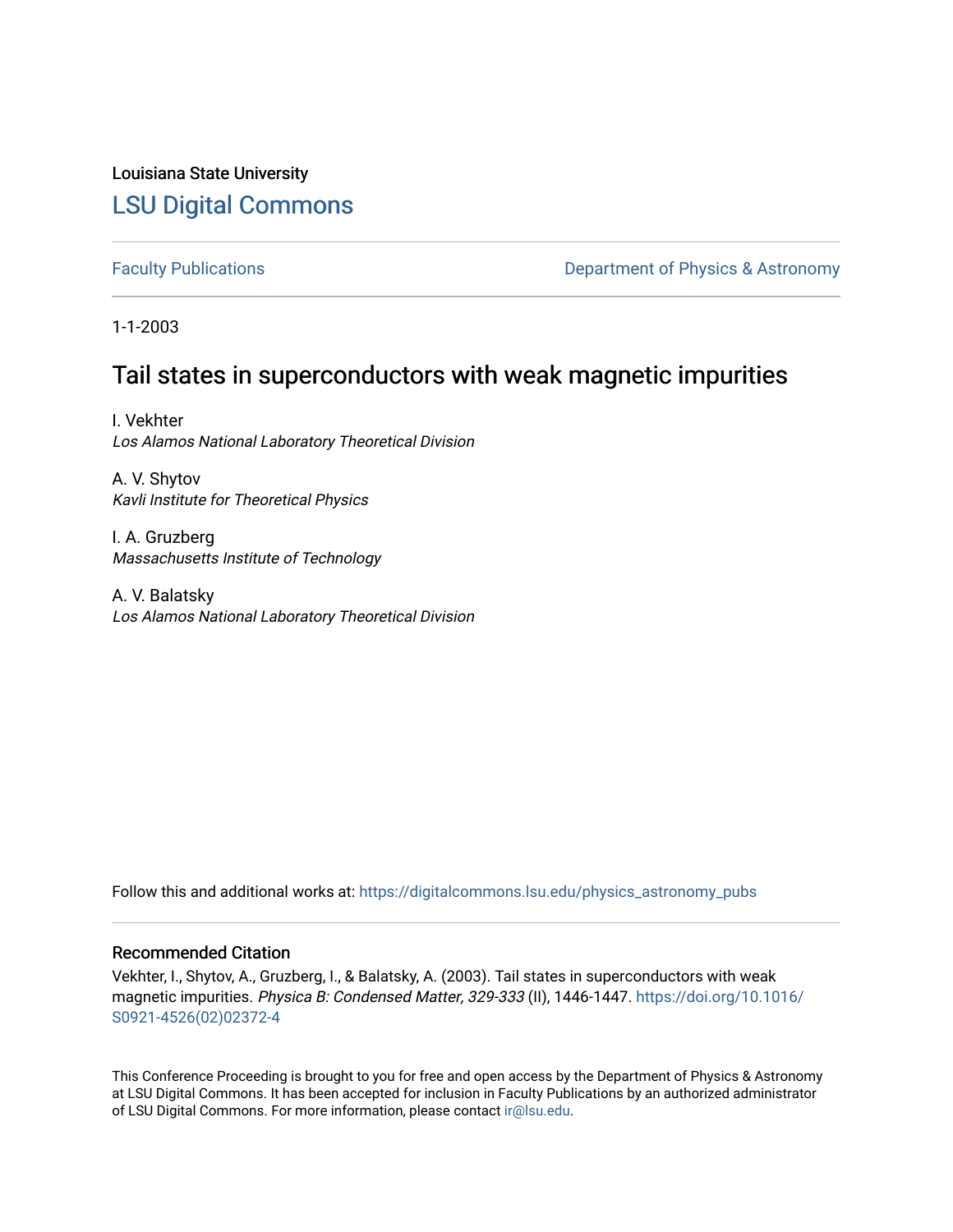## Tail states in superconductors with weak magnetic impurities

I. Vekhter <sup>a,1</sup>, A. V. Shytov <sup>b</sup>, I. A. Gruzberg <sup>c</sup>, A. V. Balatsky <sup>a</sup>

<sup>a</sup>Theoretical Division, MS B262, Los Alamos National Laboratory, Los Alamos, NM 87545

<sup>b</sup> Kavli Institute for Theoretical Physics, University of California, Santa Barbara, CA 93106 and

L. D. Landau Institute for Theoretical Physics, 2 Kosygin St., Moscow, Russia 117334

<sup>c</sup> Department of Physics, Massachusetts Institute of Technology, Cambridge, MA 02139

## Abstract

We analyse the behavior of the density of states in a singlet s-wave superconductor with weak magnetic impurities in the clean limit by using the method of optimal fluctuation. We show that the density of states varies as ln  $N(E) \propto$  $-|E - \Delta_0|^{(7-d)/4}$  near the mean field gap edge  $\Delta_0$  in a d-dimensional superconductor. The optimal fluctuation in  $d > 1$  is strongly anisotropic. We compare the density of states with that obtained in other recent approaches.

Studies of spectral properties of disordered superconductors remain an active area of research as they help advance our understanding of the competition between disorder and interactions. Recent years witnessed a renewed interest in the behavior of the density of states (DOS) in singlet s-wave superconductors with magnetic impurities. Such impurities are pairbreaking, and are characterized, in the weak scattering limit, by the spin flip scattering time,  $\tau_s$ . In the self-consistent Born approximation (SCB) [1], the dimensionless parameter controlling the suppression of the single particle spectral gap,  $\Delta_0$ , is  $\Delta \tau_s$ , where  $\Delta$  is the amplitude of the superconducting order parameter. In this paper we consider the clean limit,  $\Delta \tau_s \gg 1$ , where the SCB approach yields a finite spectral gap,  $\Delta_0 \approx \Delta$ , with the DOS  $N(E) = 0$  at energies  $E < \Delta_0$ .

It was argued in Ref.[2] that rare regions where local impurity concentration is high enough to locally destroy superconductivity lead to a finite density of states at the Fermi level. The argument was similar to the method of optimal fluctuation (OF), well known from studies of doped semiconductors [3]: in averaging over all the realizations of the impurity distribution, the probability of finding the realization which locally destroys the gap determines the residual DOS. Later, Lamacraft and Simons [4] considered in detail the energy dependence of the DOS below the mean field gap in a dirty superconductor, where the scattering rate due to potential scattering greatly exceeds the spin-flip pairbreaking scattering rate,  $1/\tau_s$ .

Very recently we analysed the subgap DOS in a clean s-wave superconductor, where the spin-flip scattering is dominant [5]; we argued that at least in some cases this limit is relevant experimentally. Here we briefly review the results of Ref.[5] and then present a more detailed comparison of the DOS obtained in Refs.[2,4,5].

We consider a mean field hamiltonian

$$
\widehat{H} = \widehat{\xi}\tau_3 + \Delta(\mathbf{r})\tau_1\sigma_2 + \widehat{U},\tag{1}
$$

where  $\hat{\xi} = -\nabla^2/(2m) - \mu$ ,  $\mu$  is the chemical potential,  $\tau_i$  and  $\sigma_i$  are the Pauli matrices in the particle-hole and the spin space respectively. The potential due to magnetic impurities  $\hat{U} = \mathbf{U}(\mathbf{r}) \cdot \mathbf{s}$ , where s is the electron spin operator,  $\mathbf{U}(\mathbf{r}) = \sum_{i}^{N} J\mathbf{S}_{i}\delta(\mathbf{r}-\mathbf{r}_{i}), J$  is the exchange constant, and  $S_i$  is the impurity spin at a site i.

For an energy,  $E < \Delta_0$ , OF is the most probable configuration of impurities that creates a state at  $E$ , and therefore contributes the most to the DOS [3]. OF provides nonperturbative corrections to the DOS determined in the framework of SCB. In essentially all the energy range below the gap the size of the OF is significantly greater than the distance between impurities, so that the exact impurity potential can be replaced by a smooth function, and its probability density is well approximated by a Gaussian [3] with a width  $U_0^2$  =

 $^{\rm 1}$  Corresponding author. E-mail: vekhter@lanl.gov

Preprint submitted to LT23 Proceedings 17 November 2018